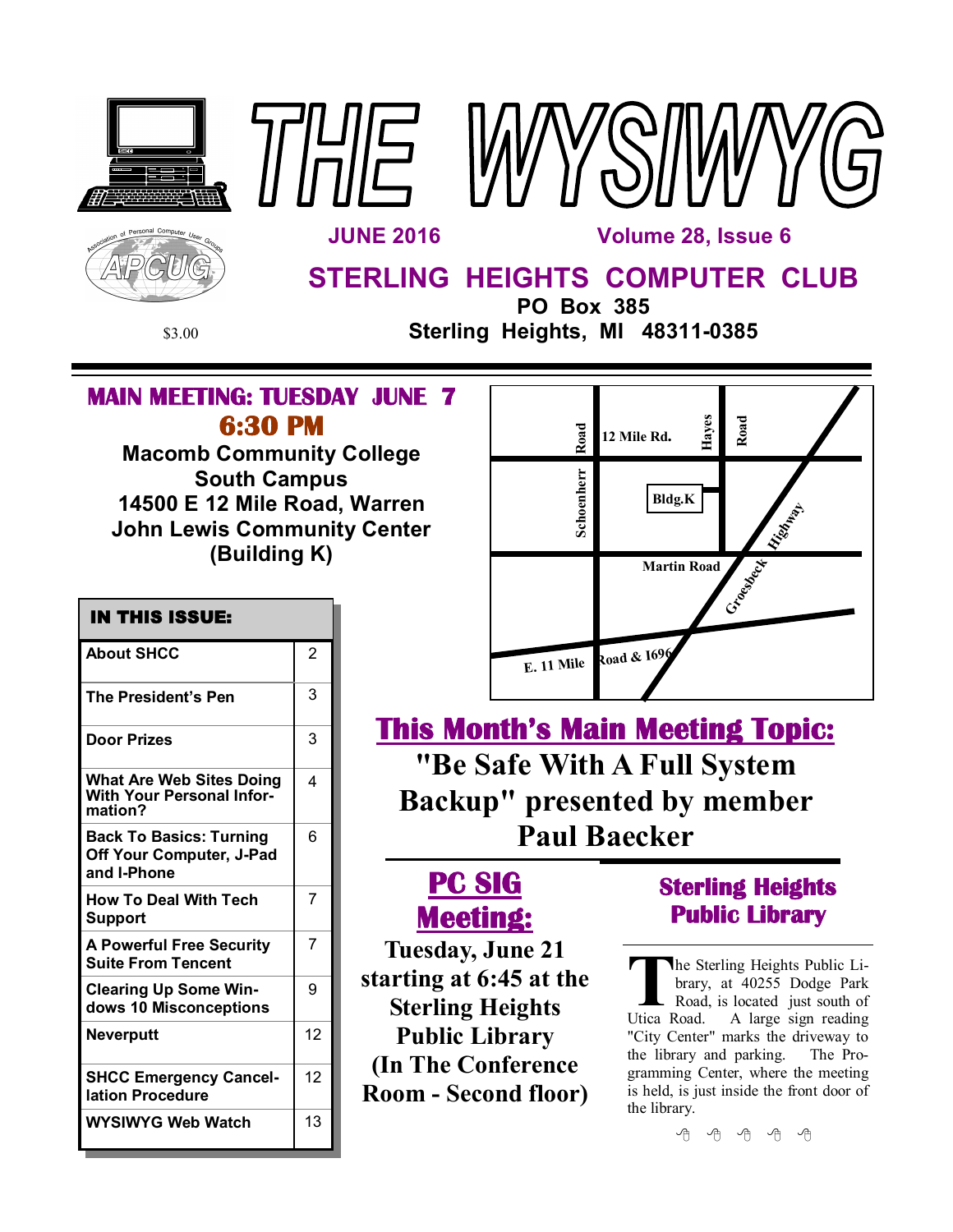**Guests and visitors are welcome. People can attend any SHCC meetings during two consecutive months before deciding to become a member or not. Meetings include the main meeting and SIG. July and August don't count since there is no main meeting. Membership includes admission to all SHCC functions and the newsletter. Membership is open to anyone. It is not limited to the residents of Sterling Heights.**

### **DUES: \$25/YEAR**

## **Resource People:**

Family Tree Firefox FoxPro General Computer Questions Hardware MS Publisher MS Word Spreadsheets

Rick Schummer

## **SHCC Coordinators:**

| гашну ттес<br>Firefox<br>FoxPro<br>General Computer                 | кил элишшил<br>Don VanSyckel<br>Rick Schummer<br>Jack Vander-Schrier |                    | President: Mike Bader    |
|---------------------------------------------------------------------|----------------------------------------------------------------------|--------------------|--------------------------|
| Questions                                                           |                                                                      |                    |                          |
| Hardware<br>MS Publisher                                            | John Rady<br>Rick Kucejko                                            | 2016 SHCC Officers |                          |
| MS Word                                                             | Rick Schummer                                                        |                    |                          |
| Spreadsheets                                                        | Rick Schummer                                                        |                    |                          |
|                                                                     |                                                                      |                    |                          |
|                                                                     |                                                                      |                    |                          |
|                                                                     |                                                                      |                    |                          |
|                                                                     |                                                                      |                    | President: Don VanSyckel |
|                                                                     |                                                                      |                    |                          |
|                                                                     |                                                                      |                    |                          |
| <b>SHCC Coordinators:</b>                                           |                                                                      |                    |                          |
| Associate Editor                                                    | Rick Schummer                                                        |                    |                          |
| Door prizes                                                         | Don VanSyckel                                                        |                    |                          |
| Greeter for visitors                                                | Jim Waldrop                                                          |                    |                          |
| Newsletter publisher Rick Kucejko<br>Program Coordinator Mike Bader |                                                                      |                    |                          |
| Publicity                                                           | Patrick Little                                                       |                    |                          |
| Resource People                                                     | open                                                                 |                    |                          |
| PC SIG                                                              | Jack Vander-Shrier                                                   |                    |                          |
| Welcome & check-in Jim Waldrop                                      |                                                                      |                    |                          |
| desk.                                                               |                                                                      |                    |                          |
| Web Site                                                            | Don VanSyckel                                                        |                    |                          |
| Web Watch column                                                    | Paul Baecker                                                         |                    |                          |
|                                                                     |                                                                      |                    |                          |
|                                                                     |                                                                      |                    |                          |
|                                                                     |                                                                      |                    |                          |
|                                                                     |                                                                      |                    |                          |
|                                                                     |                                                                      |                    |                          |
|                                                                     |                                                                      |                    |                          |
|                                                                     | <b>Contact Information:</b>                                          |                    |                          |
|                                                                     |                                                                      |                    |                          |

#### **CLUB ADDRESS:** PO Box 385, Sterling Heights, MI 48311-0385 **CLUB E-MAIL ADDRESS:** Info@SterlingHeightsComputerClub.org **CLUB WEB PAGE:** http://www.SterlingHeightsComputerClub.org

## **Four Month Meeting Schedule: JUNE 2016** 7 - SHCC – **"Be Safe With A Full System Backup" presented by member Paul Baecker** 1 - COMP meeting 12- SEMCO meeting 21 - PC SIG **No SHCC meetings in July and August. SEPTEMBER 2016** 7 - SHCC – Main Meeting 8 - COMP meeting 11- SEMCO meeting ? - PC SIG Secretary: Rick Kucejko Treasurer: Paul Baecker

## **Other Computer Clubs:**

As a member of SHCC, you can attend meetings of other clubs where we have reciprocating membership agreements, at no charge.

#### **Computer Club of Marysville and Port Huron (COMP)**

Time: 1st Wednesday, 7:00PM Place: Mackenzie Bldg, Room 201, St Clair Community College, Clara E McKenzie Library-Science Building, 323 Erie St. Port Huron, MI (810) 982-1187 Web Page: http://www.bwcomp.org Reciprocating: Yes

**South Eastern Michigan Computer Organization (SEMCO)** 2nd Sunday at 1:30PM Place: Altair, 1820 E Big Beaver Road, Troy, MI 48083 (248) 840-2400 Web page: http://www.semco.org Reciprocating: Yes

**Royal Oak Computer Club** Time: Every Wednesday at 12:30 Place: Mahany/Meineger Senior Community Center 3500 Marais Ave. Royal Oak, MI 48073 248-246-3900 Reciprocating: No

Newsletter submissions are due 10 days before the club meeting, but the earlier the better. They should be sent to : WYSIWYG Publisher

5069 Fedora, Troy, MI 48098

OR at the e-mail addresses: newsletter@SterlingHeightsComputerClub.

Unless stated otherwise, all materials contained in this newsletter are copyrighted by the Sterling Heights Computer Club. License is hereby granted to other clubs (non-profit) to reprint with credit.  $\odot$ 

Mike Bader Rick Kucejko Patrick Little Rick Schummer Don VanSyckel Jack Vander-Schrier

Paul Baecker

(**Call Jack after noon)**

586-286-2314 webwatch@sterling 586-447-6683 mdbader@flash.net 248-879-6180 rick@kucejko.com 586-264-1497 pblittle@wideopenwest.com 586-254-2530 rick@rickschummer.com 586-731-9232 don@vansyckel.net 586-739-5952 jvanders@comcast.net heightscomputerclub.org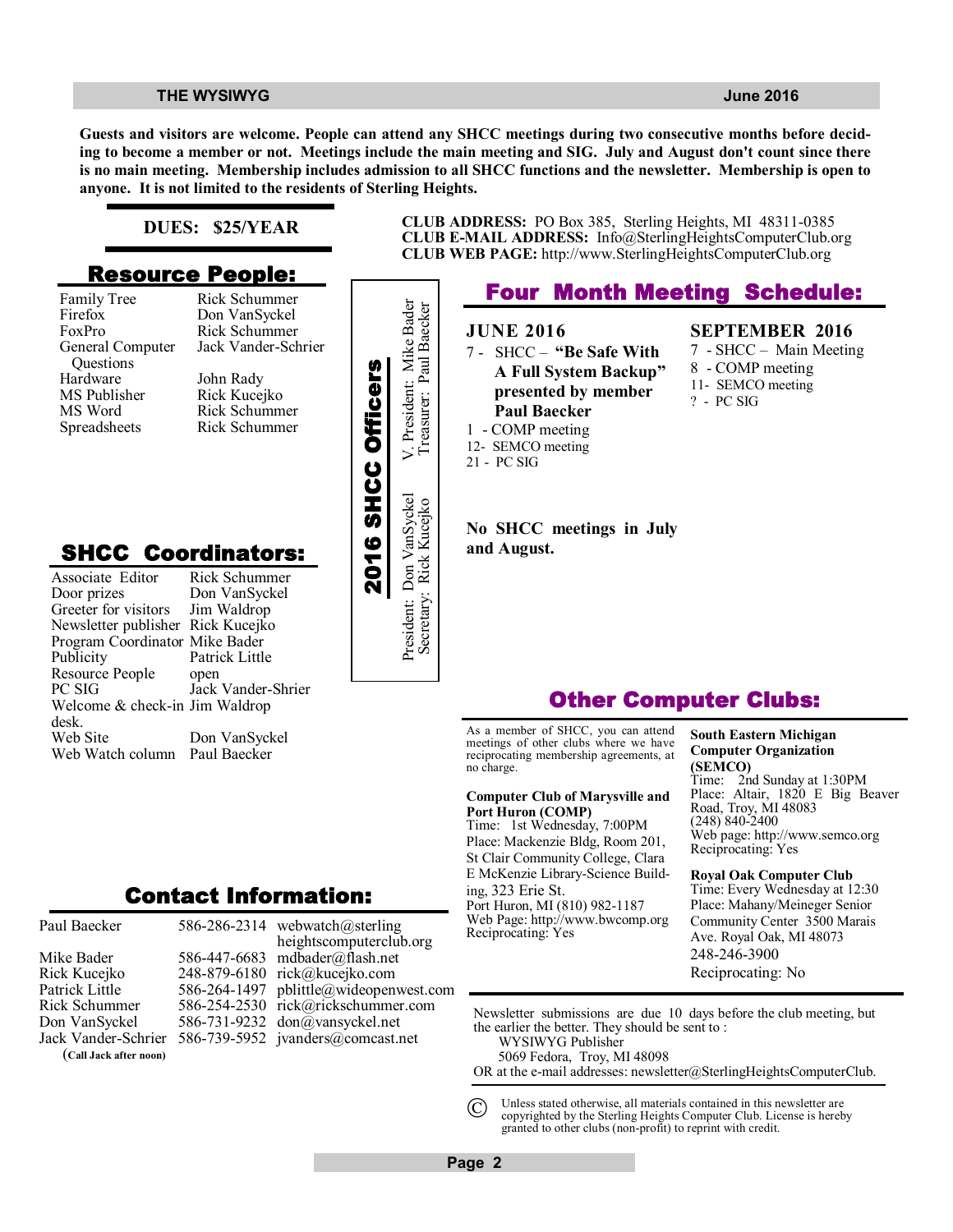## **The President's Pen**

 *by Don VanSyckel*

**R**so to speak? Remember, the SHCC main meeting is not held in July and August. The PC SIG eady for summer vacation, so to speak? Remember, the SHCC main meeting is not is scheduled for June and currently tentatively for August. Rooms at the library can not be reserved this far in advance.

I am happy to report that we are signing up for another year at Macomb Community College (MCC). The MCC facilities management team has changed and our rent is going up. We have been receiving a reduced rate because we are not a company and we are open to anyone to join, but even so the rent is being raised. Next year, meaning next school year, September through June, SHCC will pay \$150 a night for the use of the room. So this has brought up the subject of yearly expenses.

For the year currently ending, SHCC pays \$125 a night. This is five member dues (\$125 / \$25). With 10 meetings a year this equates to 50 member dues. I estimate that all our other expenses are less than \$400 a year or 16 member dues. This makes a yearly total of 66 member dues to break even.

The new rent increases the 66 member dues to 76. While we have more than 66 members, we do not have 76 members, so with all else being

the same we will cross into deficit spending beginning in September. We do have some money in our bank account and can keep going. Our membership has been on a slow decline for a while. This is a normal thing with people getting older or moving. What we are missing is bringing new people into the club.

For talking purposes, I'm going to estimate to estimate rent going up \$25 a year, membership going down five members per year starting at an average 70 for 2016-2017, and dues remaining at \$25.

At -40 in 2020 we're out of business. Granted membership might not decline quite as quick or rent might increase slower. On the other hand these both could change against us. But the fact remains that if we continue to do business as usual the end is in sight, and it's just a matter of how long. Five years as above, two years, 10 years, no one knows for sure.

What can we do? Better yet what can you do? The obvious answer to me is to get more members. The officers can not do this alone. We need you to help. Bring a friend; bring two friends. If we brought

| Year          | Income | <b>Expenses</b><br>(Members) (Members) (Members) | Deficit | <b>Bank</b><br><b>Balance</b><br>(Members) | $\mathbf{v}$ or $\mathbf{v}$<br>in as few as<br>five new mem-<br>ber each year<br>to replace the |
|---------------|--------|--------------------------------------------------|---------|--------------------------------------------|--------------------------------------------------------------------------------------------------|
| $2016 - 2017$ | 70     | 76                                               | -6      | 124                                        | five members<br>we lose, we'd                                                                    |
| $2017 - 2018$ | 65     | 86                                               | $-21$   | 103                                        | change the -40<br>in<br>the table<br>able to a $+10$ .                                           |
| $2018 - 2019$ | 60     | 96                                               | $-36$   | 77                                         | This<br>would<br>extend things                                                                   |
| $2019 - 2020$ | 55     | 106                                              | $-51$   | 26                                         | for a year or<br>so. If we could<br>bring<br>in one                                              |
| $2020 - 2021$ | 50     | 116                                              | -66     | $-40$                                      | member<br>new<br>each month we                                                                   |

could go on indefinitely, with the above assumptions.

### Of course other options are

1) Raise dues. If you raise dues now you slow the decline of the treasury and extend the club's life. The bigger the raise, the sooner the raise, the longer the extension.

2) Then there is a combination, bring in some new members and raise dues some.

3) Find a place with lower rent, and 50 to 80 capacity, and PC projector with screen. We've looked several times in the past and didn't find anything that met all the requirements.

4) Last, there's the "I can't do anything" approach and we can plan the farewell party for December 2020.

We need to discuss the above. No rush decisions need be made, but we need to plan. How would you resolve this?

This month Paul Baecker will present full system backups. If you don't do backups, you should. Come find out your options. If you do backups, you might hear about something better.



**D**<sup>c</sup><br>
included: oor prize drawings are held at regular club meetings. The winner's circle for April

**Ralph Osinski** won an APC modem/router backup unit

**Mike Bader** won a power strip

**Rich Monk** won a power strip

Paul Manning won commercial "AVG Antivirus" software

**Louise Manning** won fancy paper

**Phil Renaud** won printer paper

**James Waldrop** won a power cord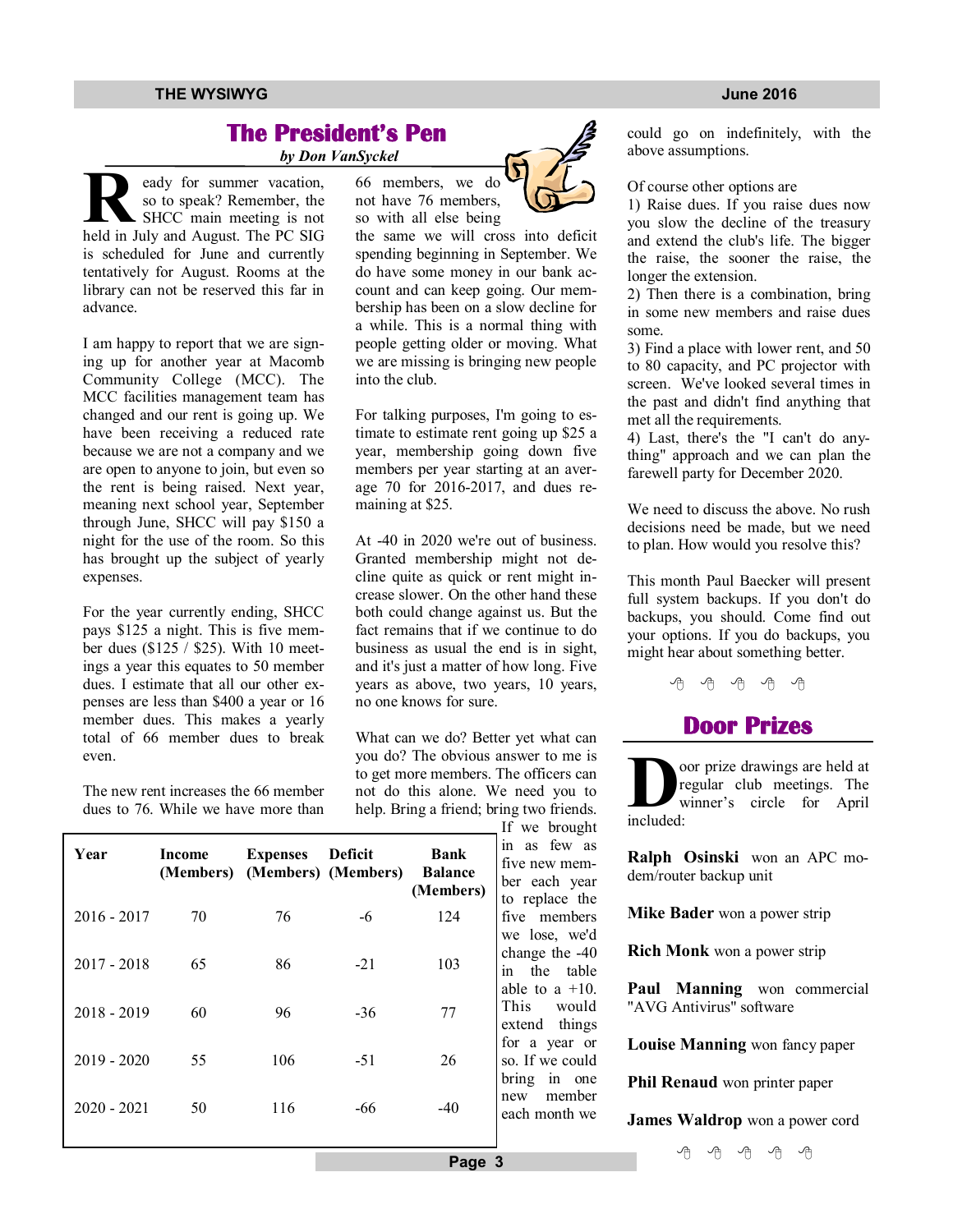## **What Are Websites Doing With Your Personal Information?**

*by Ira Wilsker*

### **WEBSITES:**

http://www.govtech.com/data/How-Do-Websites-Use-Your-Data.html

https://identity.utexas.edu/ privacycheck-for-google-chrome

https://identity.utexas.edu/idwise

https://identity.utexas.edu/strategicpartners

https://chrome.google.com/webstore/ detail/privacycheck/ poobeppenopkcbjejfjenbiepifcbclg

### https://www.ghostery.com

**Y**ou have likely noticed that the<br>
banner ads and other forms of<br>
advertisements on many of<br>
the web pages visited appear to  $\tau$  ou have likely noticed that the banner ads and other forms of advertisements on many of "coincidently" be for many of the same items that you have recently searched for online. You may even notice that many of these ads are also from many of the same online sellers whose web pages you have recently visited. In some cases, you may also see online ads for direct competitors of previously visited websites, offering many of the same or similar products that you have looked at on other websites. It should not be surprising that the owners of many websites, as well as many third party advertisers, use a variety of tracking technologies to gather information on you, as an individual, the types of websites that you visit, and the products and services viewed. While many users find this targeted advertising interesting and useful, and even possibly necessary in order to support "free" web sites and online services, many others consider the gathering of such personal information as a gross violation of personal privacy.

Some of the more common methods of compiling and distributing this personal information and shopping preferences are the placement of "tracking cookies" on the user's device; web bugs or web beacons (small graphic files which transmit information when opened, often 1 pixel in size); and the dissemination (sale) of personal information entered on a website. Cookies are small, alpha-numeric and text based pieces of data which are by default, placed on the hard drive or other storage of the device being used to view a website; while some types of cookies are benign and necessary to compile shopping carts, store passwords and other login information, and save other information that can speed the web process, some other types of cookies may not be so desirable.

The most common type of unwanted cookies is often known as "tracking cookies", which are typically placed on the hard drive or other storage medium, just as other cookies, but these cookies can also be read by other third parties as a method of gathering information about the user, mostly for targeted marketing purposes. There are many companies that have a lucrative and highly profitable business selling access to the tracking cookies which they have previously been placed in storage, most often by simply visiting a web page. Almost all browsers give the users the option to control which cookies can be saved and accessed, but the default is to accept all cookies. Tracking cookies that are currently saved in the device storage can often be easily and quickly removed by most of the reputable (and often free) security scanners, such as Malwarebytes (malwarebytes.org) and Super-AntiSpyware (superantispyware.com).

What many users might find shocking is that they unknowingly and explicitly allowed many of the websites that they visit to place tracking cookies and other marketing information on

their computers and smart devices. When I mention this to users at some of my security and privacy presentations, some of those present get very agitated, and vehemently deny that they ever gave permission for websites to place such information on their computers and other devices. My typical response is something to the effect of "Did you ever read the privacy statement on those websites when displayed, or simply click on the "I Agree" box when first visiting them?" Most of the honest, but still aggrieved users, acknowledge that they never fully read the privacy statements on the websites visited, with the typical response being that the privacy statement is too long to read, or it is written in "legalese" which they cannot readily understand, so they simply "agree" in order to get access to that particular website.

Complex privacy statements, often blindly agreed to, have been a popular tool to legitimize the placement of that website's or other third party commercial tracking information on your computer, smart phone, tablet, or other device. These tracking devices are often a significant source of revenue for the website owner, and are often utilized by some of the largest and most reputable online vendors. In a recent article by Omar L. Gallaga, of the Austin American-Statesman, dated May 11, 2015, and reprinted by "Government Technology", Gallaga wrote, "How Do Websites Use Your Data? A new tool in Google Chrome puts website privacy policy language in plain English, letting you easily know whether your email address is shared or the site has access to your Social Security number, and if it tracks your location."

This free new tool, currently only available for Google's Chrome browser, is "PrivacyCheck", a Chrome browser extension (plug-in) which was developed by the Center for Identity at the University of Texas - at Austin (identity.utexas.edu). According to the Center for Identity, "PrivacyCheck is a browser add-on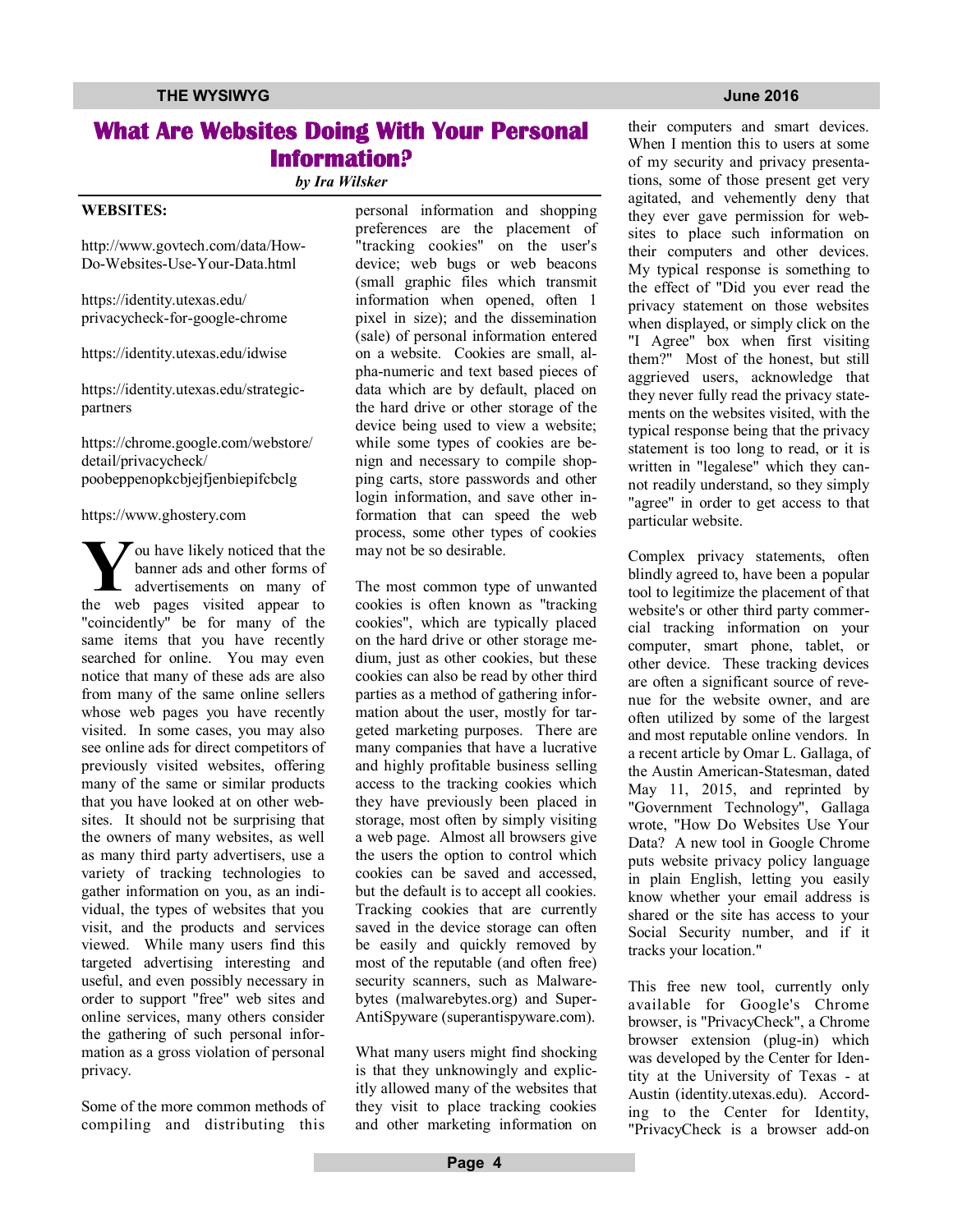intended to provide consumers an overview of the ways in which companies use their personal data in a graphical, 'at-a-glance' format.

 PrivacyCheck surpasses existing add-ons, apps, and certifications by using a Data Mining algorithm to access the text of any webpage. The user provides the URL for the company's privacy policy and Privacy-Check searches the page, returning icons that indicate the level of risk for several types of PII (Personally Identifiable Information)". PrivacyCheck can be downloaded for Chrome from the Chrome web store at chrome. google.com/webstore, and entering "PrivacyCheck" in the search box. The latest version of PrivacyCheck, as I am typing this, is version 1.0.5, dated May 14. It is important to know that federal and state laws require businesses with a web presence to post their privacy policies, and there are often harsh penalties for violating those posted privacy policies.

To use PrivacyCheck to determine the degree of privacy risk on a particular web site, download and install PrivacyCheck from the Chrome web store (chrome.google.com/ webstore). Once installed, open the selected website using the Chrome browser, and locate the privacy statement, often linked at the very bottom of the webpage; open the privacy statement page. On the top right of the Chrome address bar is a small icon which is light brown in color, and has what appears to be a lower case "i" within a brown circle; click on that icon. Once clicked, "Browse to a privacy policy and click Start". Within seconds a series of 10 larger icons will appear, with an easy to comprehend green, yellow, and red coloration, indicating the degree of privacy risks associated with that privacy policy and website.

Moving the cursor over each of the large icons will explain what it represents: the "envelope" icon represents what the website does with the user's email address, red indicating that the website uses, sells and shares the email address to others; the second icon represents the magnetic stripe on a credit card, and indicates what the site does with credit card information; the three asterisks "\*\*\*" represent what is done with the user's social security number, green indicating that it is not collected or otherwise used; the "megaphone" indicates the marketing use of your private information, red indicating that the website sells your information to others for marketing purposes; the "compass" icon indicates what the website does with detected location information, red indicating that the website sells the user's location information to third parties; the sixth icon, circular with two eyes, indicates the policy on information gathered from children; the "badge with star" icon indicates the distribution of information to law enforcement, red indicating that the site will provide information to law enforcement without a warrant or subpoena; the "open book" indicates the policy on posting privacy policy changes and giving the opportunity for users to opt-out; the "pie chart" icon indicates whether or not the user can modify his own information; the tenth icon, which looks like a cloud with directional arrows, indicates what the website does with aggregated information, yellow indicating that aggregated information is distributed, but personally identifiable information has been removed.

PrivacyCheck is an excellent method to determine what commercial websites are really doing with your personally identifiable information (PII), but its major weakness is that it (currently) only works with the Chrome web browser. Users of other browsers may find some privacy utilities that provide significant privacy protection while online.

On all of my PCs, as a browser addon, I have been using a free, popular browser extension called "Ghostery" (www.ghostery.com), which will seamlessly run on com-

puters using any of the major and popular browsers including Firefox, Chrome, Opera, Safari, and Internet Explorer, as well as on mobile devices running the Android and iOS operating systems. According to its website, Ghostery claims to have, "The largest tracker database on the internet, constantly growing; Ghostery has the largest tracker database available on the web. We meticulously select, profile and cull over 2,000 trackers and 2,300 tracking patterns." Ghostery displays the tracking information on almost every web page opened, and gives the user the ability to allow or block trackers as desired.

Our personal privacy should be taken very seriously. Once third parties have access to our personal information, it is virtually impossible to get it back. Most of the browsers offer an option or setting to control privacy, which may be called "Do Not Track", "Reject Third Party Cookies", or some similar name. By using Privacy-Tracker, Ghostery, browser privacy settings, and other utilities, our individual privacy may be better protected.

### *This article was reprinted with permission of the author, Ira Wilsker.*

一个 一个 一个

## **Club Record Changes**

To update your e-mail address,<br>phone number, etc., please<br>e-mail the club secretary at:<br>Secretary@SterlingHeightsComputer o update your e-mail address, phone number, etc., please e-mail the club secretary at: Club.org. Using this address will provide the smoothest and quickest venue for any changes.

平 平 平 平 平

**VISIT THE SHCC WEB PAGE: http://www. SterlingHeightsComputerClub.org**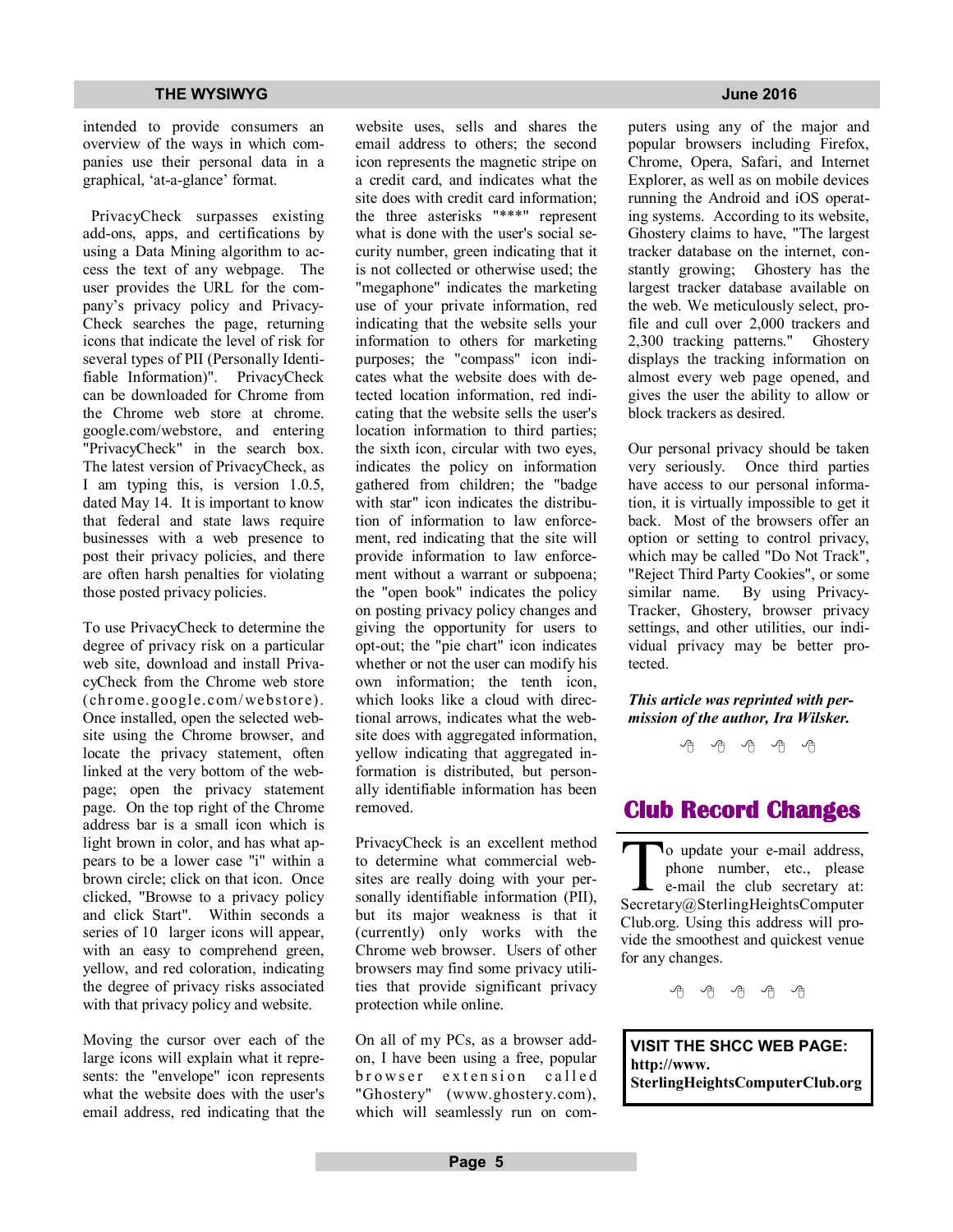## **Back To Basics: Turning Off Your Computer, J-Pad, and I-Phone**

*by Jim Cerny, Sarasota TUG, FL www.spcug.org jimcerny123@gmail.com* 

**R**semember the old days when<br>
devices had a simple "off"<br>
and "on" switch? One<br>
switch – two choices. Not very comemember the old days when devices had a simple "off" and "on" switch? One plicated. But when computers arrived so did multiple options. Some say TOO many options. Even turning your computer or iPad off has choices too. Maybe you will not use all of the choices available, but maybe you are thinking that you turned your device completely off and – surprise – it really isn't completely off after all, it's in a "sleep" mode. Let's look at three devices today – your Windows computer (laptop), your iPad, and iPhone. This information will apply to other devices as well.

Computer (Windows 7) – You know how to turn on your laptop – you just press the "on" button. But you should not use that button to turn your computer off. Actually, turning off your computer is called "shutting it down" or "shutdown". Before shutting down your computer you should close ALL your windows (that is, programs you are running) first. Then you bring up the start menu by clicking on the

round "start orb" which is the round button in the lower left corner of your desktop screen. On the start menu you will see "shutdown" and it is this word you click on with your mouse to turn the computer off. It may take  $\log_{\theta}$   $\Delta$  to the Decrease of Co several seconds as the computer checks itself to make sure it is all right to "shut down". If not, you will get some windows (or "popups") to tell you that you may want to save some of your work. But if you click on the little white triangle just to the right of the word "shutdown" you get some choices (see illustration). You can click on "sleep" which will put your computer in a low-power

state and when you come back you can pick up right where you left off. Or you can click on "hibernate" which will save your session on your "C" disk drive, shut down your computer, and when you turn on your computer again it will put you right back where you left off. You could think of it as being easier and quicker to "wake up" your computer from sleep, but it takes a bit longer to wake it up from hibernation. I always click on "shut down" on my computer when I am done with it, even for only a half hour. Why all these options? Well, laptop computers, when not connected to a power outlet, run on their battery so the computer companies want to give you options for saving that battery power for when you need it. I leave my laptop computer plugged in to a power outlet when I am at home and this keeps my battery fully charged.

iPad and iPhone – These wonderful tablet computers and phones are easily portable and, therefore, use their battery. They are intended to be "on" in a low power state even when you hit the "wake/sleep" button on the upper right



of the frame to put it to sleep. (I think most people call that button the "off" button, but actually it is not called that by Apple.) Normally you can use your iPad or iPhone all day on a single charge and plug it in to recharge at night. Like the iPhone, the iPad likes to keep in touch with the internet (or the cellular phone network if you have that type of iPad) and it does this while it is in the "sleep" mode. Some of your "apps" (applications or programs) may get a notice for an update or other notices from the internet and this can happen even if you have pressed the "wake/sleep" button to turn put your device in a low power state. To COMPLETELY turn your iPad (or iPhone) off, HOLD DOWN the "wake/sleep" button until you see "slide to power off", then swipe your finger on the slide and it will be completely off. In the "power off" state it is not using any battery power. You will have to hold down the same button for a few seconds to begin the start-up process. I usually "power off" my iPad about once a week. By the way, I have a new case for my iPad and, when I close the case, it puts the iPad in "sleep" mode just as if I hit the button. Note that not all cases do this.

So different devices have different options for turning them off, and the meaning of "off" is not clear anymore.

> When many people think they have turned their device "off" may really mean that they put it in a "low power" or "sleep" mode. My best advice, as usual, is to ask Google. Ask "How do I turn my (device name AND model) off" or "completely off" and see what Google says. You will probably be surprised with the options available. I don't think we will ever see a simple "on-off" switch again, unfortunately.

> *This article has been obtained from APCUG with the author's permission for publication by APCUG member groups.*

> > e e e e e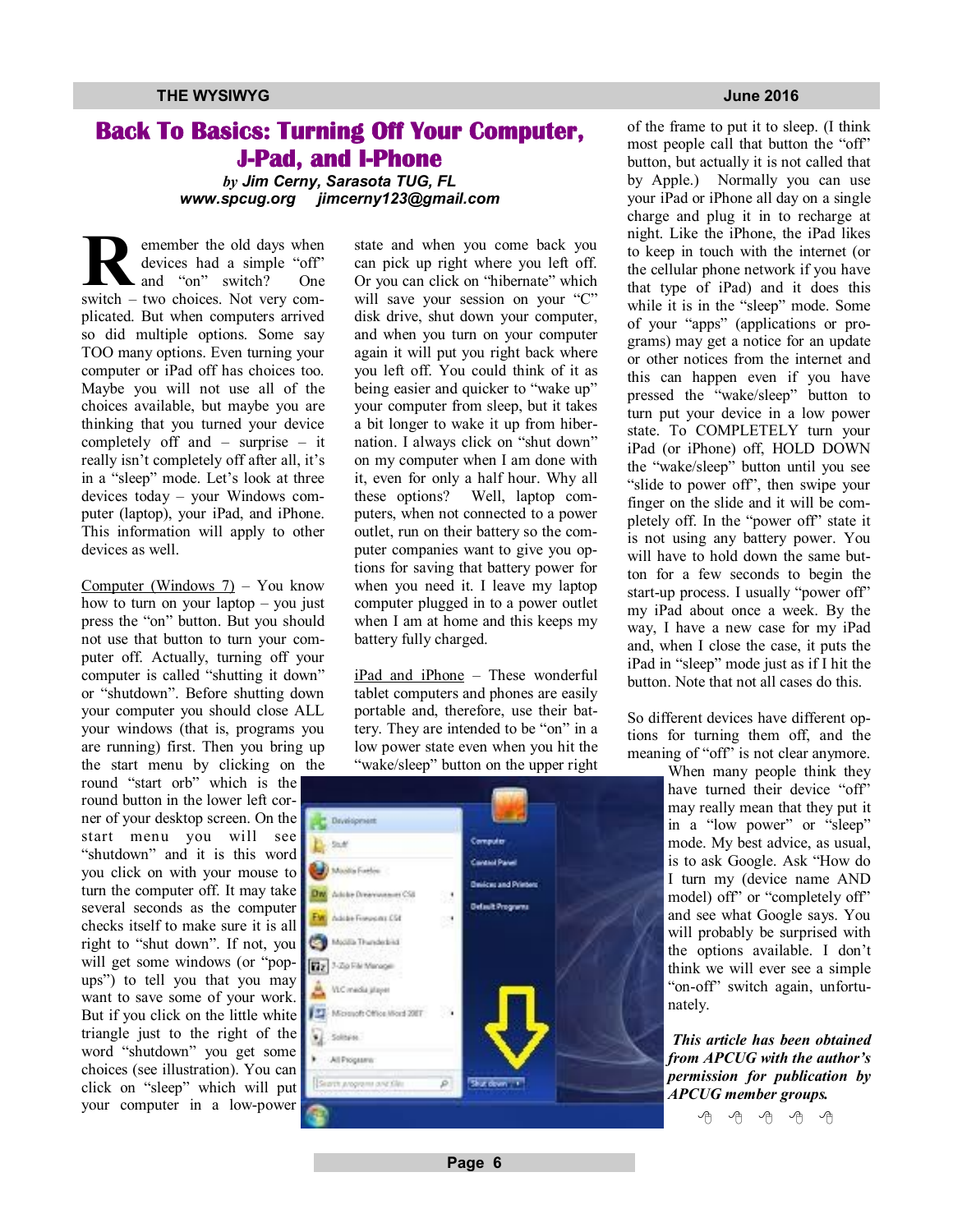## **How To Deal With Tech Support**

*by Melanie Birnbom, Webmaster, Century Village Computer Club, Florida http://cvccpp.tripod.com/ mbirnbom@hotmail.com*

**O**dusourcing customer service<br>
and tech support to other<br>
countries is a fact of life these<br>
days. While most of these reps speak utsourcing customer service and tech support to other countries is a fact of life these pretty good English, (for some it's their first language) it's not necessarily the version of English you are used to speaking. Even within your own country, understanding accents from region-to-region can be a challenge. When you're chatting with a fellow in an Indian call center, it can sound to both of you like you are not even speaking the same language. Here are some tips to make the best of the situation.

Number one - and this applies to all situations in life - please be polite. The person on the other end of the line is probably doing their best. I realize that by the time you call for support, you are probably pretty darned frustrated. That's not the fault of the person on the other end of the line.

Try not to use slang. Often times slang just doesn't translate between countries. Years ago, my husband was trying to connect a router and he told the tech support guy that it was "jacked up." The rep thought there was something wrong with a jack and kept saying that the router didn't have a jack.

Do your best to speak slowly and clearly. To the person on the other end of the line, you're the person with the accent. It's not a bad idea to write out a description of the problem to get your thoughts together before you call. Sometimes we tend to get into giving long narratives about the circumstances leading up to the problem instead of getting to the issue at hand.

Actually, all of these tips would work well for dealing with customer support anywhere. You may have read a FB post or seen an e-mail that claims, "Come to find out that every Ameri-

can company using overseas operators must transfer you to an American rep. by saying "I want to speak to a representative in America." (Don't take no for an answer on this.) This was confirmed by the American rep. that they must transfer you after that request. I've tried it on a half a dozen major companies including cable, bank, phone and mortgage companies. It works every time and I actually get my issues taken care of.

If accents are proving to be a barrier, you might consider switching to email or chat communication to resolve the problem.

You might be tempted to offer an opinion on the outsourcing of jobs to other countries to the person on the other end of the line. But that's not anything a tech support rep in a cubicle has control over and you'll do bet-

ter if you concentrate on the tech issue at hand. Also, once a tech support rep realizes you're acting like a jerk, they probably aren't going to want to help you. That's just human nature.

Stay calm. Stay polite. Stay on topic.

You may find more of your calls being answered here in the U.S. While the trend has been to send tech support and call center jobs overseas for many years, more and more of those jobs are actually coming back to the United States. However, the catch is that companies are using their tech support reps in the States for what they consider their high-value customers, while still routing what they consider unprofitable customers overseas. Interestingly enough, many of these U.S. call centers are managed by Indian companies.

*This article has been obtained from APCUG with the author's permission for publication by APCUG member groups.*

## **A Powerful Free Security Suite From Tencent**  *by Ira Wilsker*

### **WEBSITES:**

http://www.pcmgr-global.com (Primary direct download link)

http://www.softpedia.com/get/ Antivirus/Tencent-PC-Manager.shtml (US Download link)

http://www.tencent.com/en-us/at/ abouttencent shtml

http://www.techsupportalert.com/ content/new-free-windows-antimalware-suite.htm

http://www.neowin.net/news/tencentpc-manager-10425435501

http://www.av-test.org/en/antivirus/ home-windows/windows-8/february-2015/tencent-pc-pc-manager-10.4- 150648/

https://www.virusbtn.com/vb100/ archive/vendor?id=562

http://finance.yahoo.com/q?s=TCEHY

I have been vehemently advocating for many years that all computer users (including MAC users) absolutely need a comprehensive have been vehemently advocating for many years that all computer users (including MAC ussecurity suite in order to protect them and their machines from the malware that has become endemic. While I have one of the top rated commercial (paid) comprehensive security suites on all of my computers and other smart devices, I am also cognizant that for a myriad of reasons, there are many who prefer one of the numerous decent security suites that are available for free. In past columns I have written about the very good free security products from Comodo, Avast,

**Page 7**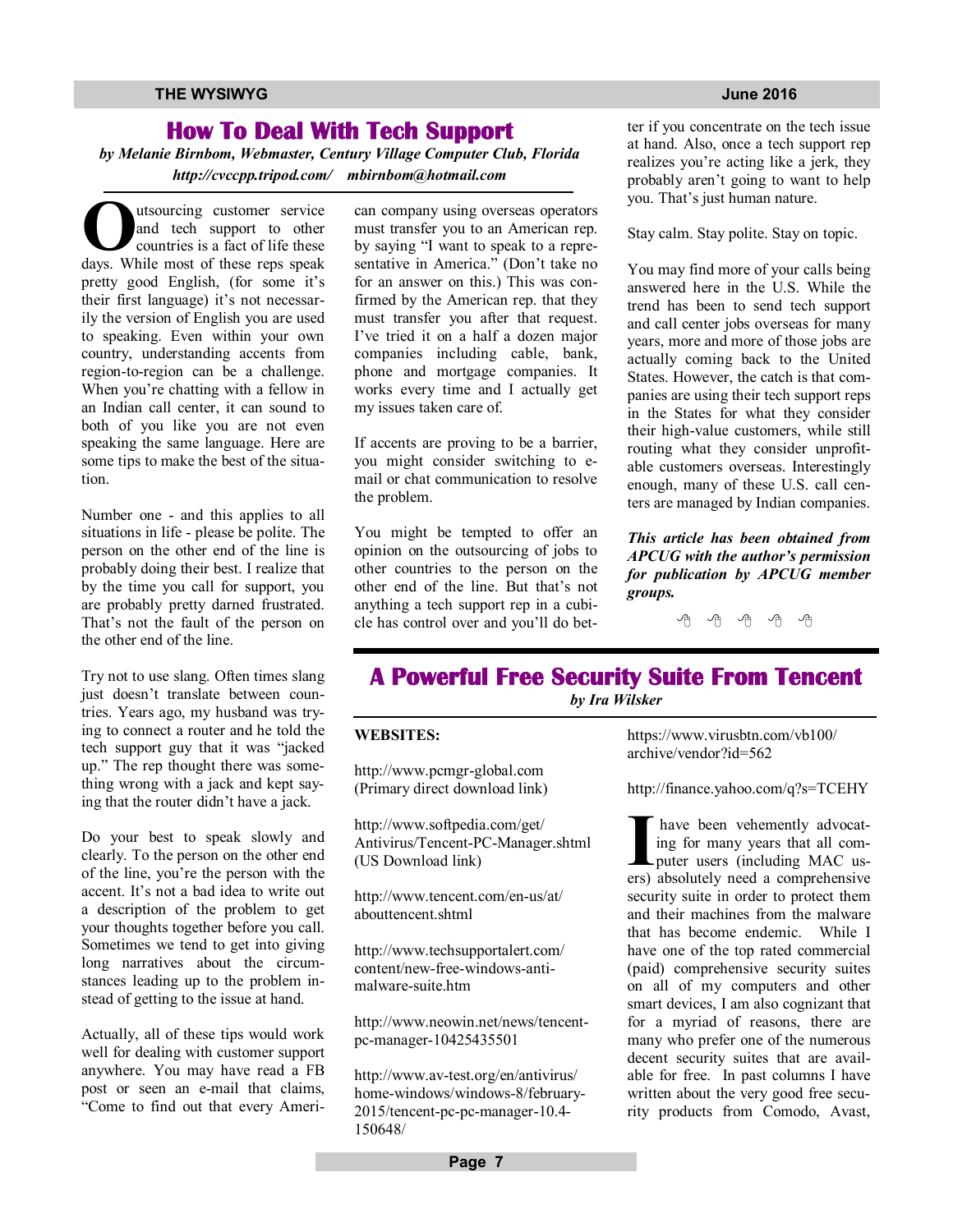AVG, Outpost, and other purveyors, and now I am adding another free security suite to the list, Tencent PC Manager.

Tencent PC Manager is not a newcomer to the internet or the cyber security industry, as it has been very popular and well reviewed in China, its home country. According to its website at tencent.com/en-us/index. shtml, since it was founded in 1998, Tencent has become one of China's largest and most widely used internet portals. In 2004, Tencent Holdings Limited (SEHK 700) became a publically traded corporation on the main board of the Hong Kong Stock Exchange, and currently trades on the US OTC market under the symbol TCEHY. Tencent's corporate vision statement says that it wants, "To be the most respected Internet company.", and has as its stated mission, "To enhance people's quality of life through Internet services." It does this in China by combining integrated " ... value-added Internet, mobile and telecom services and online advertising under the strategic goal of providing users with "one-stop online lifestyle services." Tencent claims to have 798.2 million users around the world (mostly in China).

Heavily involved in internet research and development (R&D), over half of the Tencent employees are R&D staff. Patents have been obtained for instant messaging, e-commerce, online payment services, search engine, information security, gaming, and other internet related activities. Tencent created and has heavily invested in the Tencent Research Institute, the leading internet research institute in China, with facilities in Beijing, Shanghai, and Shenzhen. One of the many internet products developed and released by Tencent is its PC Manager software, which is now available in English, and is targeting the American market.

Tencent PC Manager is a complete and comprehensive security suite that

provides substantial protection from the various types of malware threats that are globally proliferating. This software also provides protection from phishing, performs link scanning, provides for secure browsing, has webcam protection, prevents malicious USB borne threats, and offers hacking detection. Tencent claims that its PC Manager has, "The largest security cloud base (in) all of the world. The best anti-virus engine. (And has earned) Seven international authoritative certifications". I am always suspicious about claims touting the efficacy of security products, so I typically check some of the widely recognized independent testing services, such as AV Test (av-test.org) and Virus Bulletin (virusbtn.com).

Somewhat surprising to me, this relatively unknown in the US, but widely used in China, security suite has recently earned some of the highest comparative ratings and certifications available. In comprehensive testing on a variety of platforms, such as Windows 7 and Windows 8.1, Tencent earned Virus Bulletin's highest level of certification, its "VB 100 Award" rating. In its most recent test on the Windows 7 platform, Virus Bulletin wrote, "A clean sweep of all Windows comparatives for the last two years should give some indication of Tencent's performance in our tests – reliably strong month after month, with the Avira engine running alongside the company's own technologies. ... Stability was very good, with no issues. Scanning speeds were decent and overheads light, again thanks to there being no on-read protection by default. Our set of tasks ran through very rapidly, with RAM use a touch above average but CPU use on the low side. Detection was good, with only the slightest dip into the later parts of the RAP sets, and there were no problems in the core sets, comfortably earning Tencent another VB100 award."

In February, using Windows 8.1, the Germany based AV Test, " ... continuously evaluated 27 home user security products using their default settings. We always used the most current publicly-available version of all products for the testing. They were allowed to update themselves at any time and query their in-the-cloud services. We focused on realistic test scenarios and challenged the products against realworld threats. Products had to demonstrate their capabilities using all components and protection layers." The results of the testing on Tencent PC Manager earned Tencent the respected "AV TEST - CERTIFIED" award. In is comprehensive testing procedures, AV Test noted that in most of its protocols, Tencent PC Manager well outperformed the industry average, often coming out at or near the top in each of the tests performed. PC Manager scored a perfect 100% score in "Protection against 0-day malware attacks, inclusive of web and e-mail threats (Real-World Testing), 208

samples used" and in "Detection of widespread and prevalent malware discovered in the last 4 weeks (the AV-TEST reference set)

12,207 samples used." The industry averages for these two tests were 97% and 99% respectively.

When testing the performance speed of the Tencent PC Manager, AV Test noted, "Average influence of the product on computer speed in daily usage" was 0 (zero) seconds" compared to an industry average of 3 seconds, giving the Tencent utility a score of 6 out of 6 possible points for performance. In its "Usability" tests, which measures the, "Impact of the security software on the usability of the whole computer (lower values indicate better results)", PC Manager earned a score of 5.5 out of 6 based on the "Usability" test results. AV Test, in determining the "Usability" score tested for "False warnings or blockages when visiting websites, 500 samples used", with Tencent having a perfect score of zero (which was common in the industry. In terms of "False detections of legitimate software as malware during a system scan, 525,920 samples used",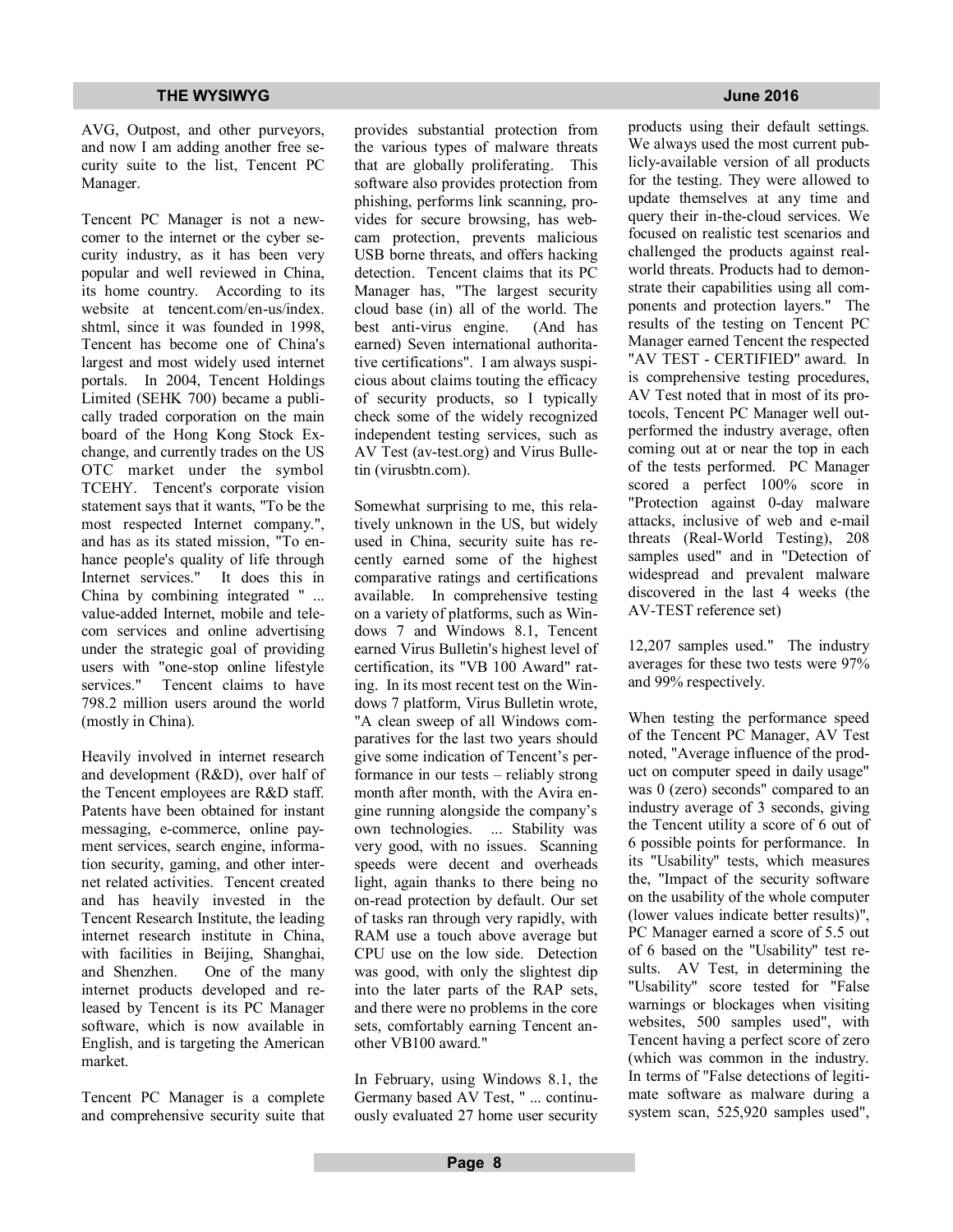(so called "false positives") Tencent has no false positives during the January monthly test, and two false positives in the February test (most recent available), which was much better than the industry average of six false positives. PC Manager also had no "False warnings concerning certain actions carried out whilst installing and using legitimate software, 38 samples used". When testing for, "False blockages of certain actions carried out whilst installing and using legitimate software, 38 samples used", this software had one false blockage, which was the average for the industry. AV Test awarded Tencent PC Manager its "AV TEST CERTIFIED" award for its performance on Windows 8.1 systems.

When tested on a Windows 7-64 system with SP1 in December, 2014 (most recent available), Tencent PC Manager had a 5.5 out of 6 score for "Protection" (98% and 100% detection rates of viruses, worms, and Trojans); a "Performance" score of 4 out of 6 (4 seconds "Average influence of the product on computer speed in daily usage", with an industry average of 4 seconds); and a perfect score of 6 out of 6 for "Usability" (Impact of the security software on the usability of the whole computer). AV Test also awarded Tencent PC Manager its coveted "AV TEST CERTIFIED" award when used on Windows 7-64 SP1 computers.

Other recognized security software testing and evaluation services have also "certified" the Tencent PC Manager as effective, including AV-Comparatives, West Coast Lab' s "Check Mark" award, AVAR, OP-SWAT Antispyware (Bronze certified), and ICSA Labs "Certified Anti-Virus". With acknowledgements like these, users could run Tencent PC Manager with a reasonable degree of confidence that they are being protected from contemporary malware threats.

Available for free download in English direct from the server in China  $(d \text{lied} 6. qq.com/invc/xf speed/$  $q q p c m g r / e v a l u a t i n g v e r /$ PCMgr\_Setup\_10\_4\_25584\_501.exe) or from Softpedia's US servers (softpedia.com/get/Antivirus/Tencent-PC-Manager.shtml), this product would likely provide the necessary protection needed by PC users. The download is large, about 150 MB, and will run on all flavors of Windows from Windows  $XP$  to Windows  $8.1 \cdot I$ have not seen any test and compatibility results with Windows 10.

As I have stated in several previous columns here, with the abundance of

good quality comprehensive security suites, including several that are totally free, there is no reason why everyone does not have a current security suite installed. If everyone did indeed have a decent security suite, such as this free Tencent PC Manager installed, there would be far fewer cases of computers compromised by malware, and far fewer unhappy computer users.

*This article was reprinted with permission of the author, Ira Wilsker.*

丹 丹 丹

## **Clearing Up Some Windows 10 Misconceptions**  *from the Ask Leo! Newsletter https://askleo.com*

**L**<br>
et's clear up some misunder-<br>
standings about Windows 10,<br>
shall we? I received a question<br>
earlier this week from someone who et's clear up some misunderstandings about Windows 10, shall we? I received a question basically was stuck with Windows XP right now and is wondering what to upgrade to, whether Windows 7, Windows 8, Windows 10. I'm sure the question that a lot of people are having right now especially with Windows 10's free offer, coming to an end, confirmed coming to an end at the end of this July.

So I don't, I haven't changed my opinion on what you should do. That still is covered in an earlier article that I will update some time in the next, I don't know, month or two. Certainly before the deadline draws near and I'll also have a couple of suggestions as to what you might want to do to try and preserve that free upgrade even if you're not necessarily going to take advantage of it right away.

So for now, my recommendation such as it is, stands. If you're happy with Windows 7 or 8, there's no compelling reason to update. If you're running Windows XP or Windows Vista, it's time to start considering it and what this person of course was wondering is well, should I go to Windows 10 or should I upgrade to something

"safer", so to speak, Windows 7 was what he was suggesting.

The problem of course was that there were some misconceptions that he outlined about Windows 10 in his email and like I said, I don't have a specific answer about whether you should or should not upgrade to Windows 10. It's the right answer for a lot of people; it's the wrong answer for a lot of people but more than anything, I want to make sure that any decision you make is made on accurate or as accurate as we can provide, information.

And that's why I want to take just a couple of minutes and clear up some of these misunderstandings. The first one, of course, is this phrase, "cloudbased". He said that Windows 10 is "cloud-based", and to be honest, I'm not really sure what that means. The short answer is no, it's not. It's as cloud-based as Windows 8 was or even Windows 7 to that degree.

Yes, there are some hooks that allow you to do cloud-based things more easily, I'll say. One Drive is integrated into the operating system in various ways that may or may not meet your needs depending on whether or not you are a One Drive user or even care about that. And of course, you can log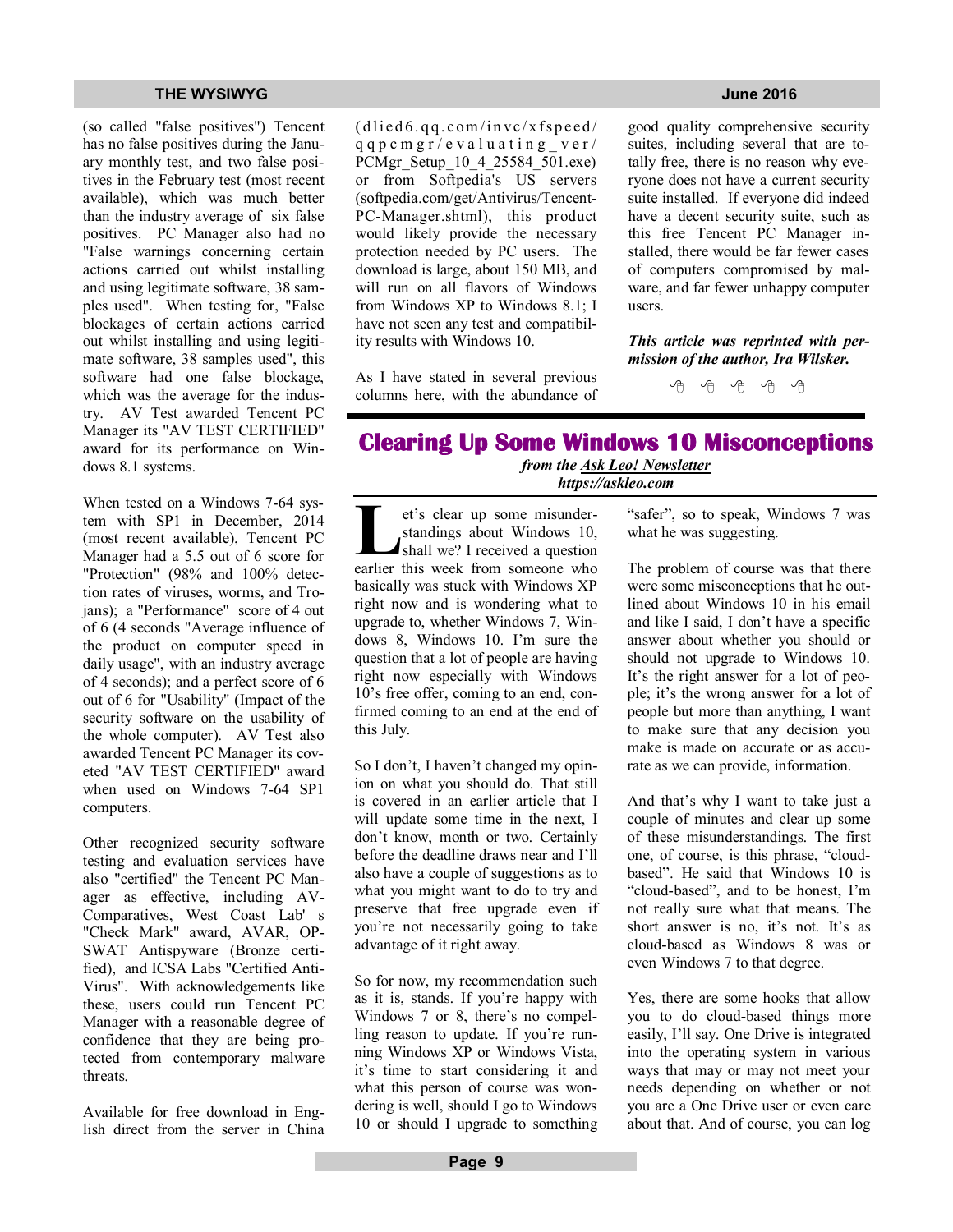in to your machine using your Microsoft account rather than a local machine account. That is certainly cloudbased, if you will, but again it's not a requirement.

You can certainly continue to use your Windows 10 PC pretty much the way you've been using your Windows 7 PC or an earlier version. There's nothing that really requires any additional cloud hooks or anything like that at all. And I certainly would nowhere near come close to saying that it was cloud-based. That's simply not true. Like I said, it's got to be some kind of a misunderstanding.

Subscription-oriented. So this is one of those persistent things that just won't go away. It's not. There are two things at play here: One, is that Microsoft early on, when they were talking about Windows 10 and the new features of Windows 10, talked about it being software as a service, which really is kind of, sort of vague and fuzzy anyway.

All that really means from their perspective is that they were going to be more proactive about delivering updates and providing functionality on the internet not necessarily, you know, not necessarily cloud-based as I was saying that earlier point but there were certainly things that were going to use the internet. It did not any way, shape or form mean that they were going to start charging a recurring fee.

That's not what "software as a service" means. And it's not actually what subscription means. You can certainly subscribe to things that are free. You can certainly subscribe to things that are one-time payment. And to the degree that Windows 10 is either a one-time payment if you picked it up retail or you're upgrading for free, that's a subscription. You're there and they will not start charging an annual or a monthly or any kind of a fee.

That's just not part of the plan. Microsoft actually has come out a couple of times since those original announcements and clarified that they do not plan to charge a recurring fee for Windows 10. Just like every version of Windows before it, it's a one-time purchase. Unless of course, unlike versions before it, you did elect to upgrade free before the end of July.

So let's get that one out of the way. No control over updates. Now this is one where the truth is somewhere inbetween the absolutes. In the past, we've been used to a very high degree of control over our updates. In other words, in Windows XP specifically as a great example, yes, you can pick and choose which updates to get, whether or not you want them, when you want them, how you're notified, whether anything is installed automatically, and so forth.

Depending on the version of Windows 10 you have, that level of control is pretty much gone away. You're right. However, I would not call it, "no control". You do have some control. The big piece of control you have still (again, I believe it's in some version of Windows 10) is that you can at least elect to defer new functionality.

So what that means is that important updates, security updates and those kinds of things will come on schedule basically, I'll say without much you can really do about it, but new features and functionality, you can in fact, specify that you don't want new features and functionality. You're going to defer those to some future date.

It's a level of control that I know a lot of people aren't comfortable with and I kind of sort of get that. Microsoft has a bad reputation for stability when it comes to updates that, to be honest, they need to do a much, much better job of making us feel better about that before we can really feel good about this, but it is what it is.

In the long run, if we can assume some kind of stability that we can count on, I'm a firm believer that this actually is the right solution. When we

take a look at some of the other software packages that we have on our machines that update regularly or automatically, those updates aren't granular.

At best, you get a choice of when to take the entire update and yes, in most cases you get a choice in saying if you want the entire update but don't get any kind of granular level control. It's an "either/or" and in fact as soon as you say, "No, I don't want this update" you're then prevented from getting all future updates for whatever that software might be. In other words, if you want to move forward, you need to take the updates that the manufacturer provides.

Windows is moving in that same direction and if we can only rely on stability for updates, I believe that is absolutely the right thing to do. Given that Microsoft continues to get a fair amount of flack for updates that aren't as stable as we would want them to be, I can only hope that's going to improve over time but it's not "no control". You have some control; just not as much control as we would like.

Unwanted features. You know, that's true. You don't get unwanted features in Windows 10, which is pretty much like every Windows before it. In fact, it's pretty much like every version of every operating system to come before Windows 10. There's always stuff in the operating system that we don't want or that we don't use or that we don't care about.

I have a bunch of stuff that comes with an update on my Macs, for example, that I don't want. I just don't want, I'll never, ever use it. It's taking up space; it's too much for trouble for me to actively go in and remove it because I know the next time I take an update on it, certainly a major update, it's going to come back. The same thing is true of Windows. The same thing is true of Windows 10 and it's also been true of every version of Windows before that.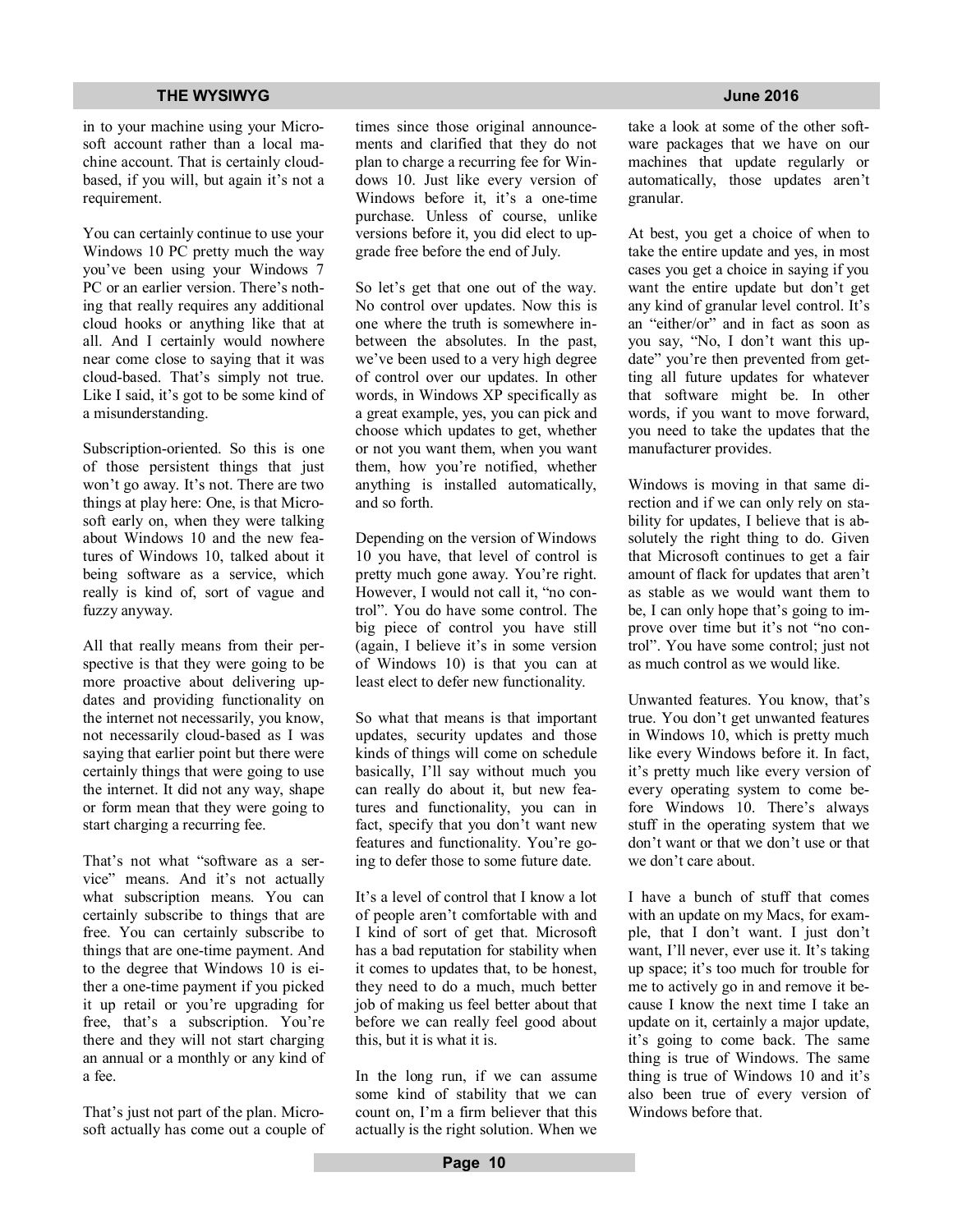Yep, every version of Windows we've been talking about, we've had this discussion, basically. Every single time and that is you know, we just got Windows XP, well, there's this feature that I don't like and I don't want it and how do I make it go away? Same thing happened with Windows 7; same thing happened with Windows 8 and the same thing is happening again with Windows 10. It's honestly nothing new and it's certainly nothing specific to Windows 10.

"Unorganized privacy controls" was the phrase that he used. I agree that privacy is a really, really interesting issue when it comes to Windows 10 and I use "interesting" in the Chinese proverb sense. "May you live in interesting times" is generally considered a curse. But the concern here, of course, is not so much that the privacy controls are disorganized, which I admit, they are, but that we really don't know what privacy is going on.

There have been so many stories and so many misinterpretations and misunderstandings of what Windows 10 is doing with respect to privacy and on one hand we have people saying that it's the worst thing ever. On the other hand, we've got people saying no, this is the saying that we've been doing for a long time or this is really benign. They don't care about you specifically. They're using aggregate data to make the operating system better.

Regardless, yep, privacy is something that has a lot of people concerned. That one I absolutely understand. The disorganized controls, to be honest, I'd raise that a level. I would say that the Control Panel, in general is currently quite disorganized and I believe that's because Microsoft made an interesting decision.

Rather than taking extra time to completely replace the existing Control Panel with their new settings interface which is actually more of an Windows 10 style interface. If you ever take a look at Control Panel, it's a plain, old application like we've had since we had Windows XP.

But if you take a look at the new Windows 10 style settings, of course, it's a different look and a feel, and it's a different interface to many of the same controls that we've had in the past. Rather than change absolutely everything all at once, they've been making incremental changes. They've been moving things from Control Panel into the new settings interface. The result is that it's kind of hard sometimes to know where to look to find some of those things. I totally get that.

The good news here is that, from my perspective at any rate, is that Windows own Search – not using Cortana. Cortana is a completely different discussion and I've got it turned off. There's no reason you need to have it running unless you want it running but just using Windows search, you can pretty quickly find almost every Control Panel setting that you might not be able to find.

So the one thing I would recommend you do is get a little bit more comfortable with Search. Search is Windows 10 is actually pretty darned good and does a really good job not only of locating those things within Windows 10 itself that perhaps you've lost track of but when you get to that level, you can absolutely use it to find your files on your machine or integrate with web search if you like; I mean there's a lot of power under that very, very simple interface.

Finally, and this is a discussion that I've had with a number of people and it's also one where my position is perhaps a little bit less. I'll just say it's probably a little bit controversial. Many people feel that Windows 10 is dramatically different than Windows versions that preceded it. My take actually is that it's not. That's not to say that there's a lot of things that haven't changed; there have been, absolutely. Take a look at the Start menu; take a look at the settings application. Take a

look at any number of things, that well, you look at. My position, though, is that once you get passed that; once you get passed the way the functionality is expressed; the way the functionality is displayed. In other words, the user interface, 90% of it is still Windows. It's the same Windows you've come to know and love or know and hate depending on where you're at on that spectrum, but it's the same thing under the hood, yes.

The engine is the same; it's still Windows, heck it's Windows 8 with a new user interface. So I'm a little bit reluctant to say that it's been completely changed because it hasn't been. It's the same operating system with a new coat. You may dislike the look and feel of that coat; you may wish that they had left some things alone.

Again, I totally get that but one of the reasons that I say that is that if, for example, you're running Classic Shell, in other words, you've elected to use Classic Shell to replace the Start menu, to give you a Start menu that you are more familiar with, a Start menu that perhaps that is more Windows 7 in style rather than the existing Windows 8 (I'm sorry, Windows 10) style.

If you walk up to that machine, running Classic Shell with Windows 7 style menus, it actually takes a while for people to realize that it's not Windows 7. Now if you can actually make this thing look and feel like Windows 7 and have people not even recognize that, to me that means just the veneer got changed. Everything under the hood is the same. Everything is a strong word. There's been lots of changes throughout but the majority of the operating system and I'll stick with 90% is still the same.

There's a lot of changes, a lot of issues, I understand that; there's a lot of user interface things that people are concerned about. There's a lot of hardware compatibility, certainly, that has come up that people are concerned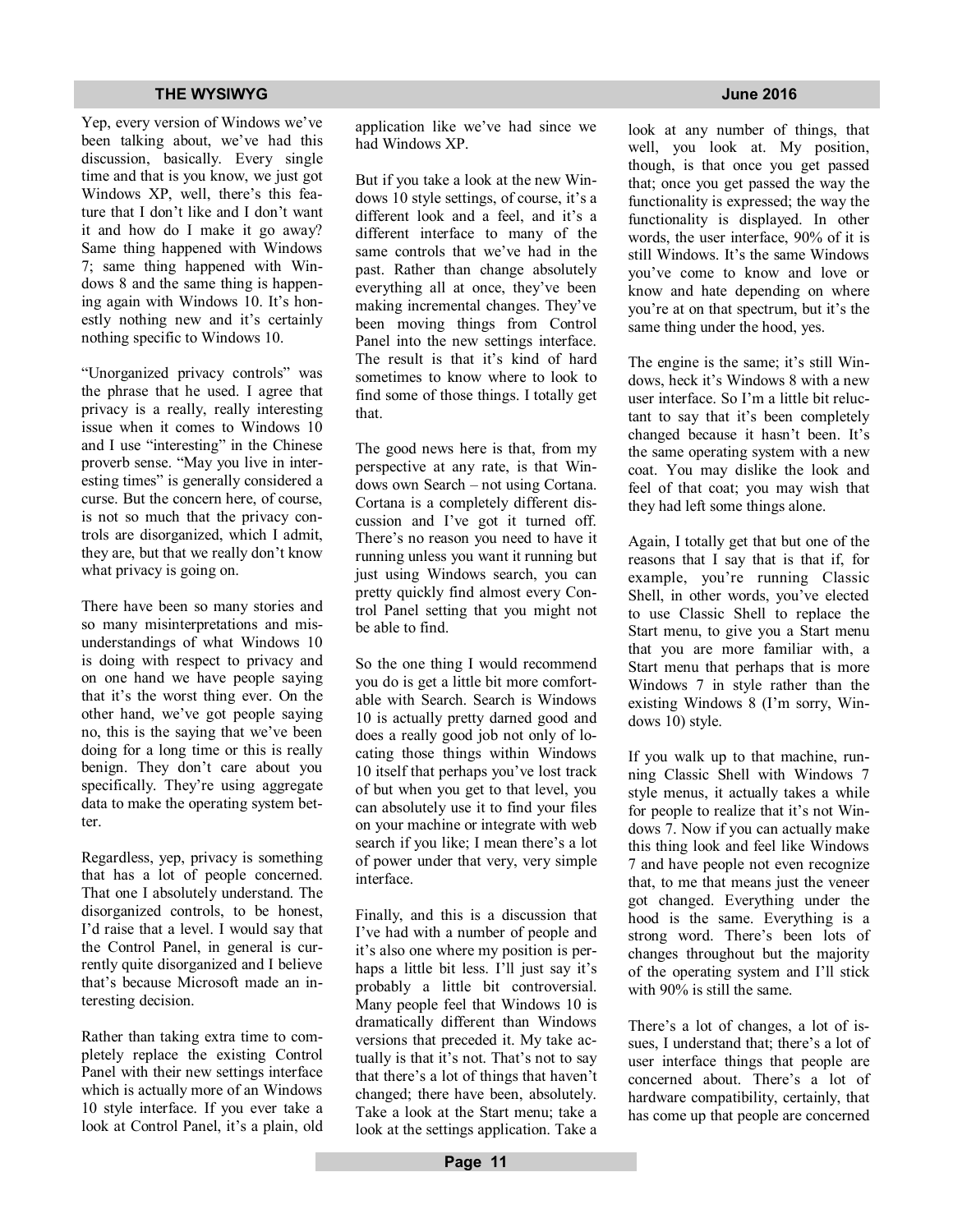about with respect to printers but I want to be clear that this is still the same old Windows in a lot of ways, a lot of fundamental ways and a lot of important ways and I believe that's pretty critical to making at least an informed decision or a better informed decision on whether or not Windows 10 is the right answer for you.

I'll say it again, it's not the right answer for everybody. I certainly am not saying that everybody needs to run out and upgrade to Windows 10, but I at least want that decision to be a conscious decision made on information that at least is a little bit more accurate than some of the misconceptions I keep hearing on a fairly regular basis.

*This article is republished, with permission, from the Ask Leo! Newsletter.* 

A A A A A

**Neverputt**  *by Cal Esneault of CCCC; Newsletter@clickers.org www.clickers.org*

**N**everputt is a multi-player
miniature golf computer
game
available
as
a
free
download
for
Linux,
Windows,
and everputt is a multi-player miniature golf computer game available as a free MAC OS. The underlying physics simulator and OpenGL renderer were originally developed for Neverball, a classic motion-sensing game where a ball is manipulated to strike targets and increase your score. Both of these games support mouse, keyboard, game pad, and joystick input (they were originally created about a decade ago). Neverputt allows selection of 7 different courses of varying difficulty. It is a challenging game combining both skill and strategy and is suitable for all ages.

I installed Version 1.5.4 from the Ubuntu repository for my Linux Mint system. Screenshots below show the layout for one of the "easy" holes. A triangular guide behind the ball allows you to aim the direction and determine stroke intensity based on the length of the guide. The three-dimensional view changes as you aim to give you proper



perspective. Swing too easy and the ball will not reach the target. Swing too hard and the ball will hit the flag

and bounce to the side or it will bounce over the side rail and result in a one-stroke penalty. Based on layout configuration, "par" configuration, values range from 2 to 5 strokes. An updated scorecard is provided after each hole. For multi-players, participant shots rotate in turn.

As you progress through a course, different challenges appear. For example, below right) forces you up an incline and then down a ramp. A "hole" is in the middle of the turn (fall into it and you get a penalty stroke. Other obstacles include moving walls, "dips" and "hills" in your path, ramps with no borders that let the ball fall off the course, etc. You can be aggressive and try to conquer the problem quickly to reduce stokes or slowly "nudge" into a

better position with more, but controlled, intermediate shots. Some of the courses include strange ramps and multi-levels as shown below (right). A few holes are frustratingly difficult, but after numerous shots the game will mercifully let you pass onto the next hole.

The game engine follows realistics physics. For example, a ball will roll up and down a depression until it comes to rest after a realistic time, energy will dissipate when you hit a border wall, and the ball will curve if rolled at an angle on a hill.

Neverputt is distributed as part of the Neverball network (go to neverball. org). Also, Neverputt has been released to the open-source community at large. The web site lists the names of the many contributors, and it also lists the specific areas in which these developers and artists have helped.

*This article has been obtained from APCUG with the author's permission for publication by APCUG member groups.*



## **SHCC Emergency Cancellation**

 Serling Heights Computer Club<br>
meets at Macomb Community<br>
College (MCC). We will meet if<br>
MCC is open and will not if MCC is terling Heights Computer Club meets at Macomb Community College (MCC). We will meet if closed. MCC closure is announced with other school closings on many local TV and radio stations and on their web site. All members of SHCC have an email address. One of the SHCC officers will send an email to the addresses SHCC has on file alerting members to the event cancellation. If your email is broken, call an officer; don't leave a message, call another officer if you don't talk to someone live. It is your responsibility to keep the email address you have listed with SHCC current.

서 서 서 서 서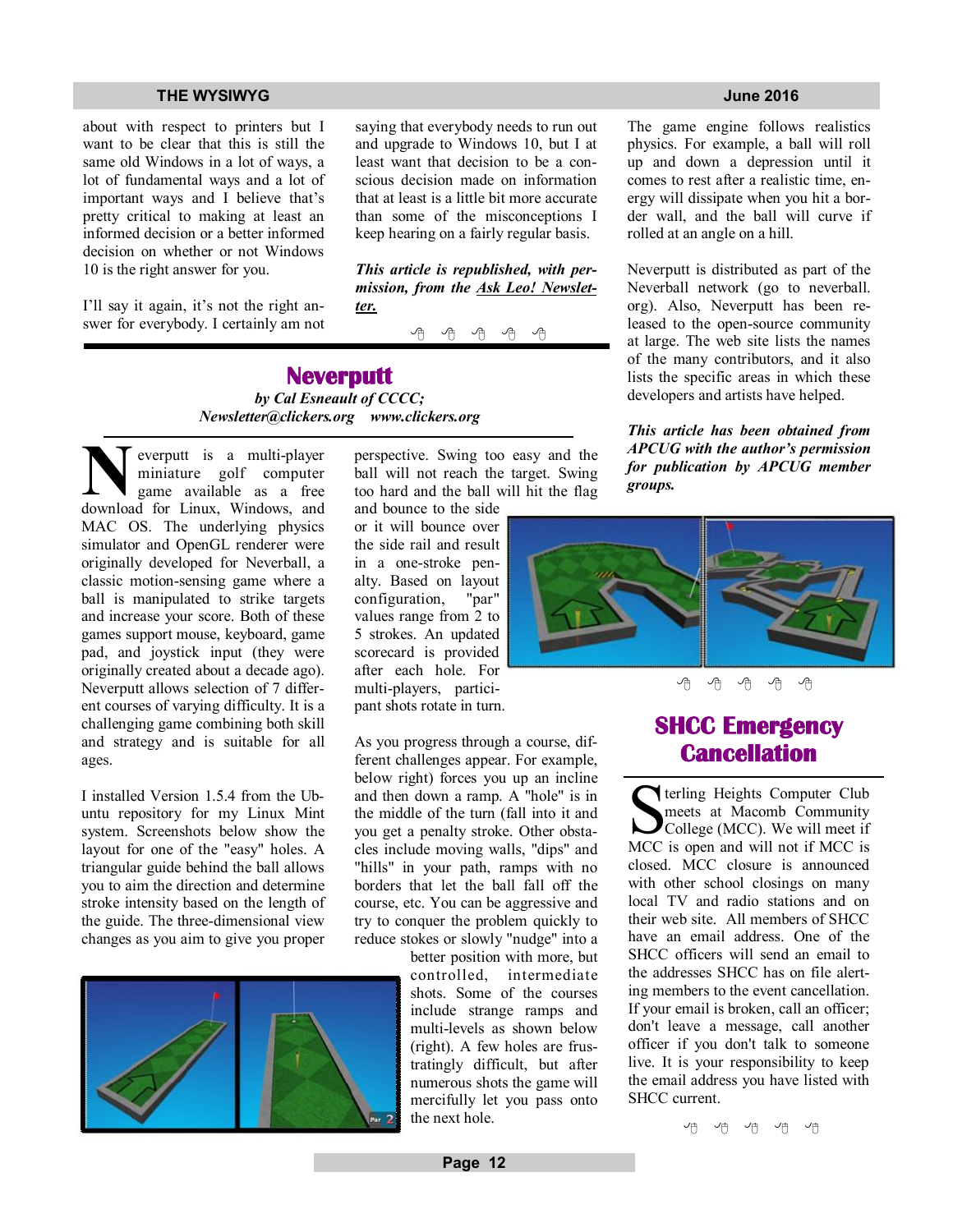## **WYSIWYG WEB WATCH (www)**

*by Paul Baecker* webwatch@sterlingheightscomputerclub.org



This column attempts to locate sites containing valuable, amusing and free content, with no overbearing pressure to purchase anything. Send your favorite entertaining, helpful or just plain useless sites (a description is optional) to the e-address noted above, for inclusion in a future WYSIWYG.

Microsoft continues conning Windows users for two months as they push their Windows 10 upgrade on unsuspecting users. Don't just "x" out of the Upgrade window! http://www.computerworld.com/article/3074548/microsoftwindows/microsoft-has-been-conning-windows-users-fortwo-months.html

Free small utility which allows you to easily organize your open windows by tiling, resizing and positioning them. http://www.techspot.com/downloads/5897-winsplitrevolution.html

How to recover a hacked Gmail account. http://www.expertreviews.co.uk/software/internetsecurity/1404669/how-to-recover-a-hacked-gmail-account

Shopping for a new laptop computer? Some things to consider.

http://www.laptopmag.com/articles/configure-next-laptop

Command Prompt - How to use the simple, basic commands. http://www.digitalcitizen.life/command-prompt-how-usebasic-commands

How to connect a laptop to a TV - VGA, HDMI, mirroring, overscan problems and more.

http://www.expertreviews.co.uk/laptops/1404449/how-toconnect-a-laptop-to-a-tv-vga-hdmi-mirroring-overscanproblems-and-more

Use third party partition tool to investigate Windows 10's hidden drive partition.

http://www.infoworld.com/video/64345/the-truth-aboutwindows-10s-hidden-drive-partition

How to choose the best over-the-air antenna for free HDTV. http://lifehacker.com/how-to-choose-the-best-over-the-airantenna-for-free-hd-1569752514

How to stay safe on public Wi-Fi networks. http://lifehacker.com/5576927/how-to-stay-safe-on-publicwi-fi-networks

"Ubuntu flavours" offer a unique way to experience Ubuntu, each with their own choice of default applications and settings. Ubuntu flavours are backed by the full Ubuntu archive for packages and updates.

http://www.ubuntu.com/download/ubuntu-flavours

Windows 10 Anniversary Update will bring even more deceptive app ads to the Start menu.

http://betanews.com/2016/05/15/windows-10-anniversaryupdate-promoted-apps/

À la carte streaming is here, and it's just as expensive as cable.

http://lifehacker.com/a-la-carte-streaming-is-here-and-it-sjust-as-expensiv-1769410396

The freeware download sites that don't force crapware on you.

http://www.howtogeek.com/254042/the-freeware-downloadsites-that-dont-force-crapware-on-you/

How to connect Windows 10 devices to wireless networks using WPS.

http://www.digitalcitizen.life/how-connect-windows-10 devices-wireless-networks-using-wps

Got ransomware? These tools may help. http://www.infoworld.com/article/3061959/security/gotransomware-these-tools-may-help.html

Uninstall QuickTime for Windows now! Security updates are no longer being provided by Apple. http://www.infoworld.com/article/3056650/security/ uninstall-quicktime-for-windows-now.html

What is the IP Address and how can it be changed in Windows?

http://www.digitalcitizen.life/what-ip-address-how-changeit-windows-7-windows-81

How free Wi-Fi could be stealing your data --- tips on staying safe.

http://www.pcadvisor.co.uk/opinion/security/how-free-wi-ficould-be-stealing-your-data-3532883/

How to get Wi-Fi working in Linux Mint after installation. http://www.ghacks.net/2015/03/27/how-to-get-wifi-workingin-linux-mint-after-installation/

Build your own PC --- a complete step-by-step guide. http://www.expertreviews.co.uk/pcs/1403094/build-yourown-pc-a-complete-step-by-step-guide